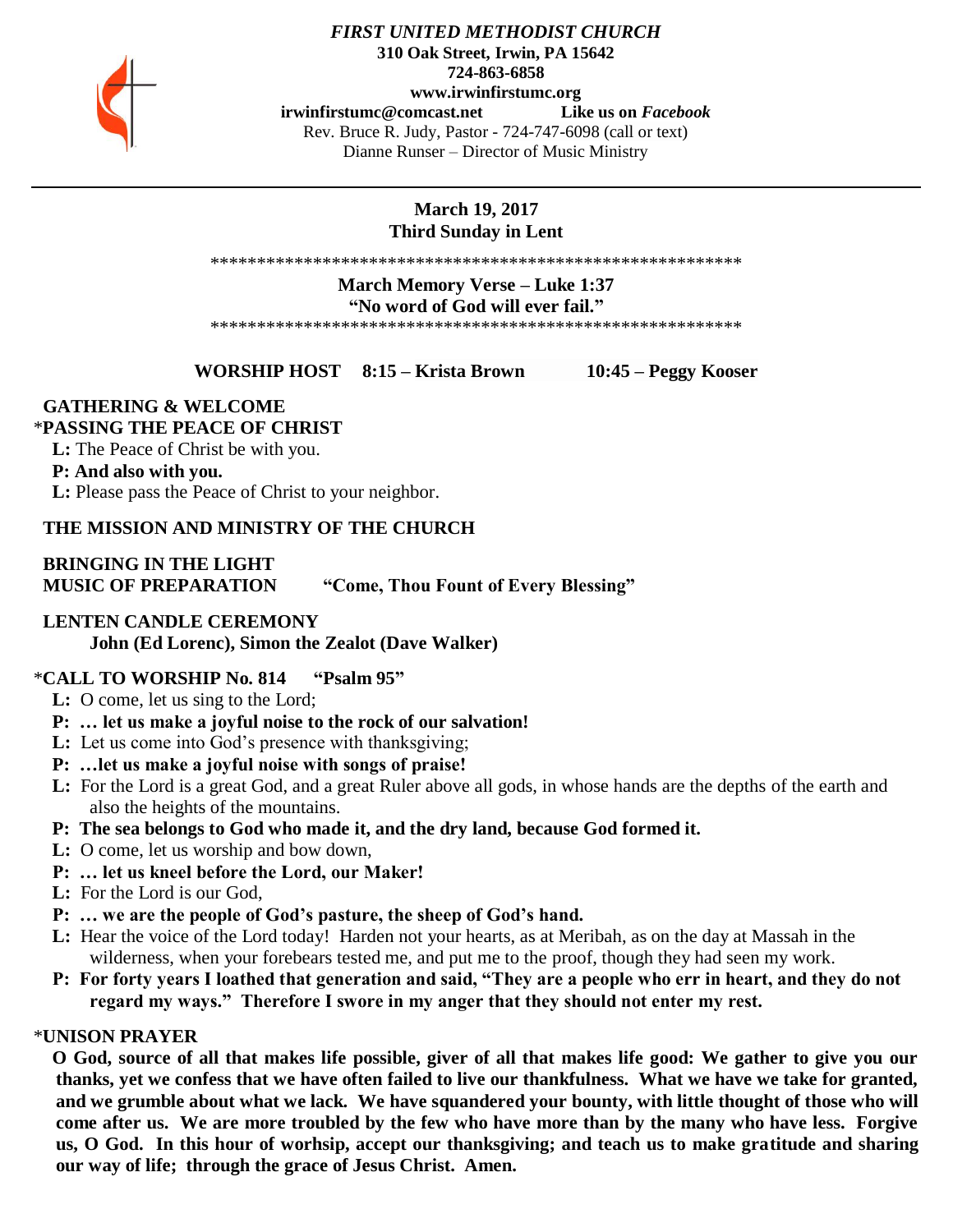#### \***HYMN OF PRAISE No. 127 "Guide Me, O Thou Great Jehovah"**

#### **CHILDREN'S MOMENTS No. 2233 "This Is Where Children Belong"**

*(Our Children's Collection this morning will be used for Race for Grace. Please see the announcement for more details.)*

 **ANTHEM 8:15 "Fill My Cup, Lord" – Connie Bickerstaff 10:45 "Fill My Cup, Lord" – Chancel Choir**

#### **RECOGNITION OF SCOUTING PROGRAM**

 **WORD OF GOD Romans 5:1-8**

#### **PRESENTATION OF GOD'S TITHES AND OUR OFFERINGS**

#### **OFFERTORY "Offertory on 'Kedron'"**

\***LENTEN DOXOLOGY (tune: "Old 100th)**

**Praise God throughout these forty days. Praise Christ, our Lord, whom God did raise, And praise the Spirit who imparts God's love in Christ into our hearts. Amen**

#### \***PRAYER OF DEDICATION AND THANKS**

\***HYMN No. 361 "Rock of Ages"**

 **JOYS AND CONCERNS For our joys we say: "Praise the Lord."**

**For our concerns we say: "Lord, hear our prayers."**

## **PASTORAL PRAYER & THE LORD'S PRAYER**

 **Our Father who art in heaven, hallowed be thy name, thy kingdom come, thy will be done on earth as it is in heaven. Give us this day our daily bread; and forgive us our trespasses as we forgive those who trespass against us. And lead us not into temptation, but deliver us from evil, for thine is the kingdom, and the power and the glory forever. AMEN**

 **SERMON SCRIPTURE John 4:39-42**

 **SERMON "Jesus Loves Nobodies"**

\***HYMN OF PARTING No. 89 "Joyful, Joyful, We Adore Thee"**

\***BENEDICTION** 

\***MUSIC OF PARTING "The Solid Rock"**

*The service is under the control of the Holy Spirit. The altar rail is always open.*

\***Those who are able, please stand**.

\*\*\*\*\*\*\*\*\*\*\*\*\*\*\*\*\*\*\*\*\*\*\*\*\*\*\*\*\*\*\*\*\*\*\*\*\*\*\*\*\*\*\*\*\*\*\*\*\*\*\*\*\*\*\*\*\*

**ATTENDANCE LAST WEEK Saturday: 23 Sunday: 8:15 - 64 10:45 – 82**

#### **SERVING YOU TODAY**

**GREETERS:** 8:15 - Norene Spitznogle 10:45 – Ethel Rosenburg & Burnetta Green **USHERS TEAMS:** 8:15 – Men's Group 10:45 – Lou Berta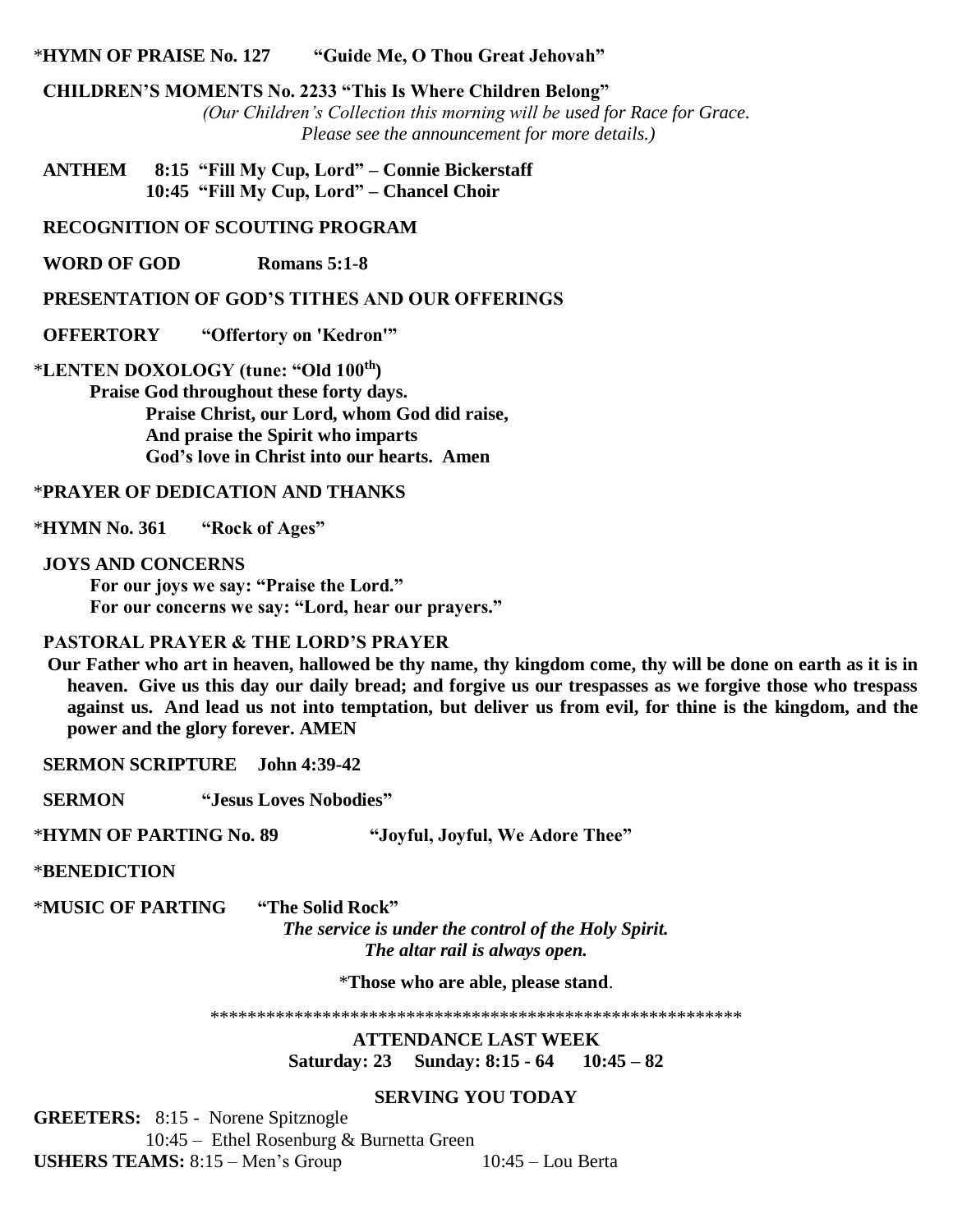**SOUND TEAM:** 8:15 – Fritz Runser, Jason Kirsch

10:45 – Penny Brant, Josh Burger

NURSERY: Our Nursery (birth through age 5) is open during the worship services. The attendents today are Donna Weber  $\&$  Dawn Capecci. In the event that no attendents are present, parents are still welcome to use the nursery

however they must stay with their children.

**ALTAR FLOWERS:** The altar flowers today are presented in memory June Johnston's birthday from her family.

### THIS WEEK AT OUR CHURCH

Office - 8:00 AM - 1:00 PM Monday thru Thursday; 8:00 AM - Noon on Friday

Pastor Bruce - 10:00 AM - 1:00 PM Tuesday, Wednesday & Thursday

724-747-6098 (call or text) or email at preacherptl@gmail.com Please feel free to contact Pastor Bruce if you are in need of a pastoral visit.

## Today, Sunday, March 19

**Scout Recognition** 8:00 Prayer 8:15 Worship Service 9:30 Sunday School 9:30 Confirmation Class

9:30 Membership Class 10:45 Worship Service 12:15 SonShiners

## **Monday, March 20**

 $7:00$  Dartball  $-$  H 1:00 Happy Methodist Group (see announcement)

**Tuesday, March 21** 

6:15 TOPS 7:30 NA

#### **Wednesday, March 22 Newsletter Deadline**

11:30 Mid Week Lenten Service (First United Church of Christ, Main Street)

1:00 Bible Study

7:00 Women's Book Study 7:00 Youth Group

## **Thursday, March 23**

6:15 C Bells 6:30 NA  $7:15$  Choir 8:15 Living Last Supper Choir

### **Saturday, March 25**

9:00 Church Cleaning Day (see announcement) 6:00 Contemporary Worship Service 7:00 Christian Singles

#### **Next Sunday, March 26**

8:00 Prayer 8:15 Worship Service 9:30 Sunday School 9:30 Confirmation Class 9:30 Membership Class 10:45 Worship Service  $12:15$  SonShiners  $12:30$  Gym in use 3:30 LLS Cast – Full Cast, blocking – no music

### **Upcoming Dates To Remember**

(please see the announcements in the bulletin)

March 20 – Happy Methodist Group Lunch March 25 – Church Cleaning Day April 3 – Race for Grace

**FUMC MEMBERSHIP:** Want to be a member of our church? Please contact Pastor Bruce (724-747-6098) or the church office (724-963-6858.)

## **ANNOUNCEMENTS**

CHILDREN'S COLLECTIONS: The Children's Collection for this Sundays will be given to "Race for Grace." 10th Annual Race for Grace 5k Run & 1 Mile Walk will be held Saturday, April 8, 2017 from 7:00 AM until 1:00 PM at the Norwin High School. Go to www.reflectionsofgrace.org for more information on the race or to read Grace's story.

### FUMC Campers: 3/12- \$119.00



Hoagies are in!!! If you ordered a hoagie for the Camp Fundraiser, you can pick them up in the room off the narthex following both services today. Checks can be made payable to First UM. All hoagies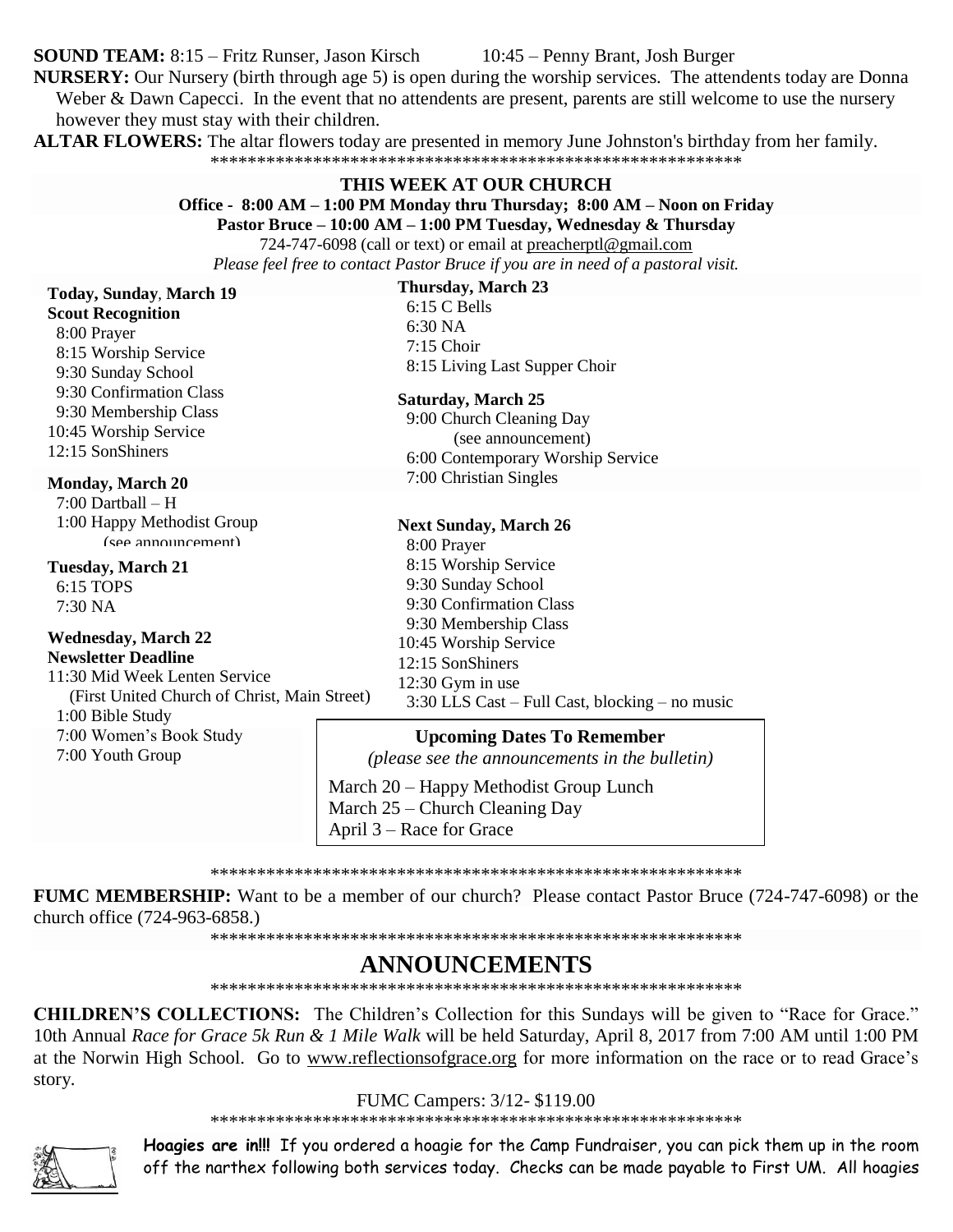are \$6.50. We sold 56 hoagies in February and 48 hoagies in March. Our next sale will be April 9th and April 16th with delivery on April 23rd. Thank you for supporting our campers!

> Questions…contact Laurie Saporito at 724-864-5649 or [cts72@hotmail.com](javascript:window.top.ZmObjectManager.__doClickObject(document.getElementById(%22OBJ_PREFIX_DWT5104_com_zimbra_email%22));) \*\*\*\*\*\*\*\*\*\*\*\*\*\*\*\*\*\*\*\*\*\*\*\*\*\*\*\*\*\*\*\*\*\*\*\*\*\*\*\*\*\*\*\*\*\*\*\*\*\*\*\*\*\*\*\*\*

**EASTER CANDY!** Orders are due back to the church no later *today, March 19th*, to allow enough time for the orders to be fulfilled. We will still take individual orders before and after each service in the narthex.

All monies are due at the time of order. Candy will be available for pick-up on Palm Sunday (April 9th) and will be available by family. 35% of all sales go directly to the church. Please help to support the finances of our church by purchasing your Easter candy through our fundraiser.

### Thank you, The FUMC Finance Committee

\*\*\*\*\*\*\*\*\*\*\*\*\*\*\*\*\*\*\*\*\*\*\*\*\*\*\*\*\*\*\*\*\*\*\*\*\*\*\*\*\*\*\*\*\*\*\*\*\*\*\*\*\*\*

**THE HAPPY METHODIST GROUP** will be meeting at Rodney's restaurant on March 20<sup>th</sup> at 1:00 PM for lunch. Past and present members of our group are welcome. Please RSVP to Wendell & Sara Campbell (412-751-9767) by the March  $18<sup>th</sup>$ .

\*\*\*\*\*\*\*\*\*\*\*\*\*\*\*\*\*\*\*\*\*\*\*\*\*\*\*\*\*\*\*\*\*\*\*\*\*\*\*\*\*\*\*\*\*\*\*\*\*\*\*\*\*\*\*\*\*

## **CHURCH CLEANING DAY - SAVE THE DATE**

## **VOLUNTEERS NEEDED!**

Saturday, March 25, 2017 at 9:00 am

Each volunteer will be assigned a project area to work on your own or in small groups. Please bring your bucket and rags! All help will be used and appreciated! We have a large, old church and all areas need cleaned out and scrubbed

down.

If you have questions, please contact Becky Rudy 724-493-3734 \*\*\*\*\*\*\*\*\*\*\*\*\*\*\*\*\*\*\*\*\*\*\*\*\*\*\*\*\*\*\*\*\*\*\*\*\*\*\*\*\*\*\*\*\*\*\*\*\*\*\*\*\*\*\*\*\*

**A CALL FOR PRAYER WARRIORS!** Pastor Bruce is organizing an *Army of Prayer Warriors.* His challenge is to enlist members of our congregation to commit to the daily task of praying for a particular list of people from our church family. You will be given a "Prayer Warrior's Prayer Assignment Book" with guidelines for this program. Every 6 months you will receive a new list of prayer concerns and booklet. If you are interested in becoming one of FUMC's Prayer Warriors please see Pastor Bruce or call the office. He will give you more information on the program.

\*\*\*\*\*\*\*\*\*\*\*\*\*\*\*\*\*\*\*\*\*\*\*\*\*\*\*\*\*\*\*\*\*\*\*\*\*\*\*\*\*\*\*\*\*\*\*\*\*\*\*\*\*\*

**CONGREGATION AND FRIENDS.** If you, or someone you know, have property – a car, jewelry, stocks, bonds, or other assets – and you would like to donate these items to our church, please contact Pastor Bruce Judy or the Finance Committee. We can make arrangements for a tax deductible transfer. For more information, or to see if your items are suitable, please contact Alan Painter at 724-446-0224.

\*\*\*\*\*\*\*\*\*\*\*\*\*\*\*\*\*\*\*\*\*\*\*\*\*\*\*\*\*\*\*\*\*\*\*\*\*\*\*\*\*\*\*\*\*\*\*\*\*\*\*\*\*\*\*\*\*

**LIVING LAST SUPPER PUBLICITY** - Please remember to pick up some yard signs, posters and pocket posters in the entry hall today. Help us to spread the word of our outreach event.

## **"WHAT CHRISTIANS BELIEVE"**

Midweek Lenten Services at First United Church of Christ on Main Street These services are sponsored by the *Norwin Men's Prayer Fellowship* group

**11:30 AM – Hymn Sing 12:00 Noon – Worship 12:30 PM - Lunch** \*\*\*

|                        | March 22 <sup>nd</sup> Topic: "The Living Body of Christ on Earth" | Speaker: Rev. Al Kimmel     |
|------------------------|--------------------------------------------------------------------|-----------------------------|
| March 29 <sup>th</sup> | Topic: "How Humiliating"                                           | Speaker: Rev. Nick Poole    |
| April $5th$            | Topic: "How Exciting"                                              | Speaker: Shelli Prindle     |
| April $12^{\text{th}}$ | Topic: "For Ever and Ever"                                         | Speaker: Rev. Ronald Durika |

\*\*\*Lunch provided (for a fee) by the Colonial Grille \*\*\*\*\*\*\*\*\*\*\*\*\*\*\*\*\*\*\*\*\*\*\*\*\*\*\*\*\*\*\*\*\*\*\*\*\*\*\*\*\*\*\*\*\*\*\*\*\*\*\*\*\*\*\*\*\*





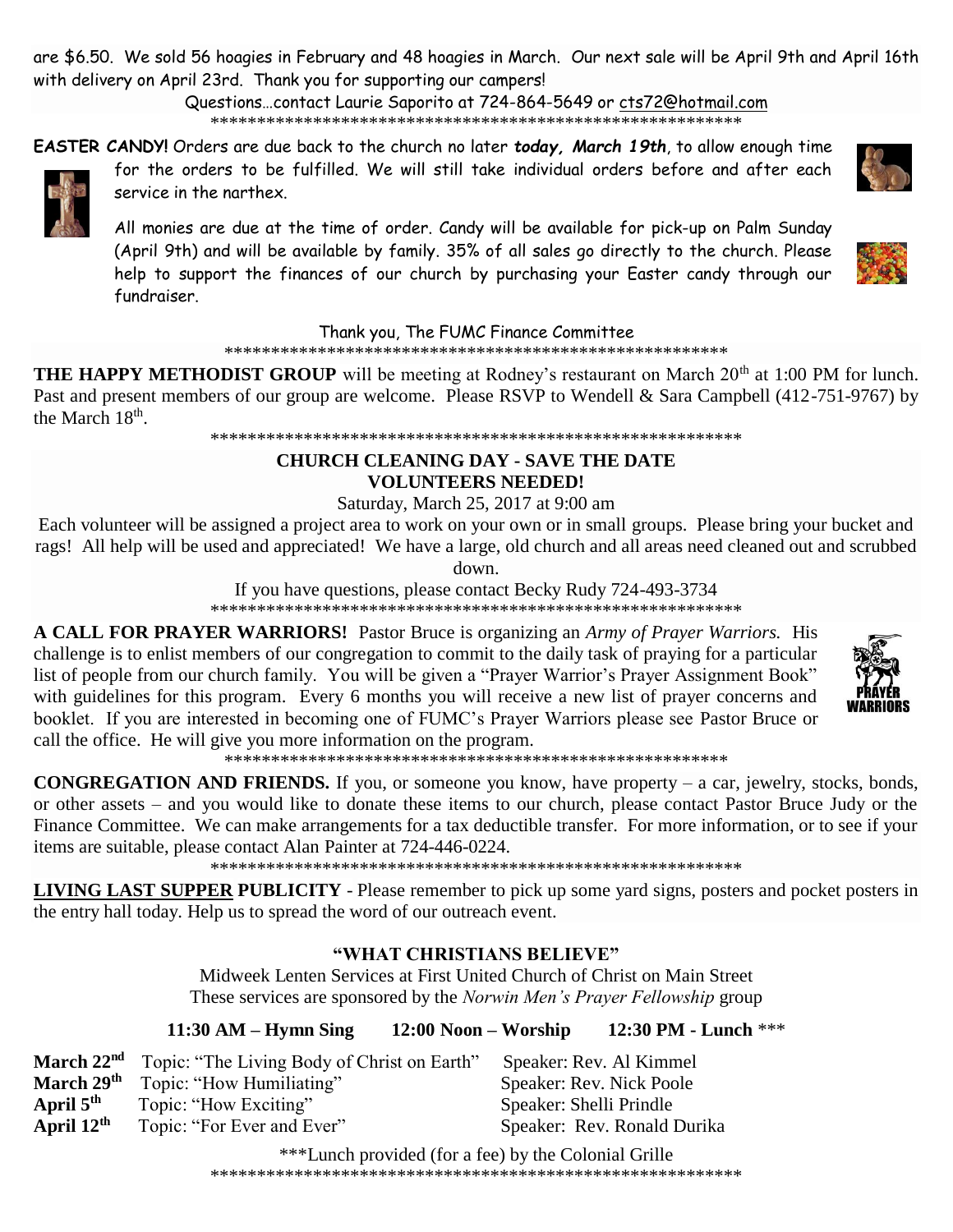**NEW FLORIST FOR ALTAR FLOWERS:** Starting April 2<sup>nd</sup> we have a new florist for altar flowers---Breitingers in White Oak. The cost will remain the same \$25.00. Please save the black vases and return to the office or set them outside the office door. (Our former florist, Gongaware & Parry, has retired and sold the property. We thank them for providing this service for us.) Hazuza's will continue to supply the Christmas, Easter and Mother's Day flowers. Please call Alice Hubert to order - 724-63-3901.

**REMINDER:** Youth group this Wednesday, and every Wednesday till summer break. 7:00pm till around 8:30pm



Invite friends!

If you have any questions, contact Stephen at 412-610-3289 (don't be afraid to leave a message) or at pastormannion@gmail.com

## **OPPORTUNITIES FOR SERVICE**

The following opportunities for service will be on the clipboard today:

1) Assisting with the reception after Living Last Supper performance on April 11

2) Selling DVDs and other items at Living Last Supper performances April 11 and 13

3) Decorating for Easter (Good Friday afternoon)

4) Coordinating care packages for our college students during their finals (to be received the beginning of May)

5) Coordinating and assisting the Graduate Recognition celebration on June 4.

6) Coffee hour assistant (through December)

**RACE FOR GRACE:** The 10<sup>th</sup> Annual Race for Grace will be held on Saturday, April  $8^{th}$ . Join our team to run or walk and support a great cause. Discounted registration ended March 7<sup>th</sup>, but you can register and be guaranteed a tshirt until April 3<sup>rd</sup>. Check out www.reflectionsofgrace.org for complete details and registration information. Our team name is "First United Methodist Church of Irwin". Any questions, please contact Anne Osborn at annegian netti@gmail.com or 724-744-7278.

WORK TRIP ADULT MEMBERS NEEDING CLEARANCES: All adults or youth 18 years old and will be out of high school this year who want to go on the work trip need to have a child abuse clearance and a criminal record check. Forms are in the office on the desk or they can be obtained on line.

Act 34 - PA criminal clearance- https://epatch.state.pa.us

Requester: First United Methodist Church 310 Oak Street Irwin, PA 15642-3558 724-863-6858 Check church

Act 151 - PA child abuse clearance - https://www.compass.state.pa.us/CWIS Check volunteer

\*\*\*\*\*\*\*\*\*\*\*\*\*\*\*\*\*\*\*\*\*\*\*\*\*\*\*

WORK TRIP TEAM MEMBERS - LAY GRANT SCHOLARSHIP APPLICATIONS: I do not know if monies are available from the conference for financial assistance in attending the work trip this year. All we can do is apply and see if there is some funding. Some years there has been money and other years there has not. I would like families with multiple people attending, youth, and any other individuals needing assistance in attending to consider filling out an application. Never should anyone not attend the work trip because of money. Our church family has been very generous in supporting our members and many have sponsored someone in the past.

The applications are on the desk in the church office. It will only take a few minutes to fill out the form. Place the completed form in our mail slot (second row, second from left). DO NOT HAVE THE FORM SIGNED BY PASTOR BRUCE - I will give him all the forms at one time. I would like the completed forms back to me by Easter, April 16th. I need to have them to conference that week to be considered for June.

> Any questions - Pat Osterman email: namretsoip@gmail.com